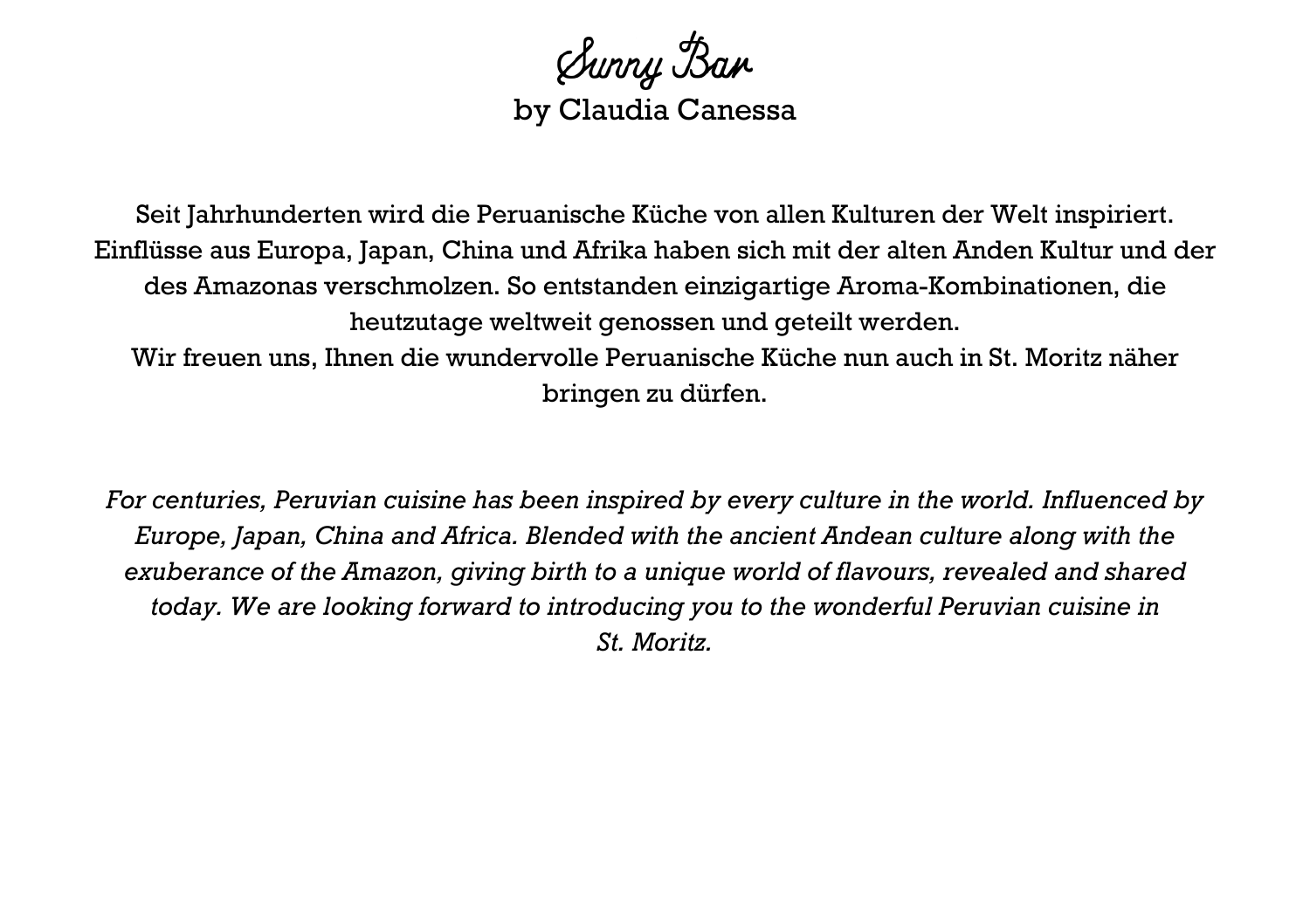Sunny Ban by Claudia Canessa

Cancha Andina – Knusprig, gesalzen und hausgemacht *Cancha Andina* – *Crunchy, salted and homemade*

## **BITES**



Jalapeño, Aji Limo, Oregano, Muña *Jalapeño, aji limo, oregano, muña* **12.00**



Kochbananen–Chips, Avocado, Koriander, Aji Limo Crème *Plantain crisps, avocado, coriander, aji limo cream* **12.00**



Peruanisches Käsebrot, Apfelkonfit, Gelbe Chili Huancaina Sauce *Peruvian cheese andino bread, apple confit, yellow chili huancaina sauce* **12.00**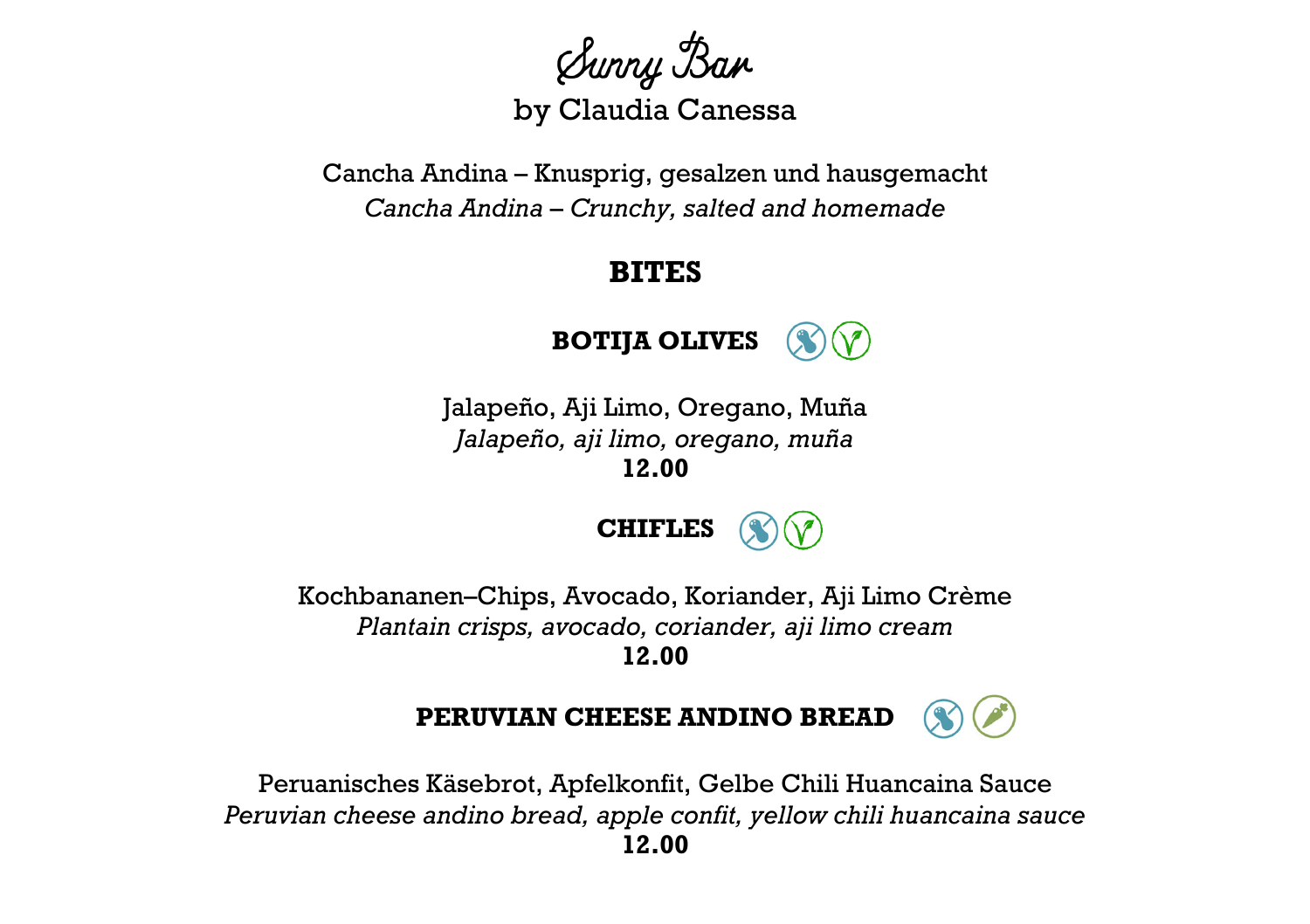Sunny Ban by Claudia Canessa

## **STREET FOOD**

**LAMB EMPANADAS**

 $\infty$ 

Bergchili, Bravo Tomatensauce *Mountain chili, bravo tomato sauce* **22.00**



Schweinebauch–Häppchen, Salsa Criolla, Limetten, Rocoto–Marmelade *Pork belly bites, salsa criolla, lime, rocoto jam* **22.00**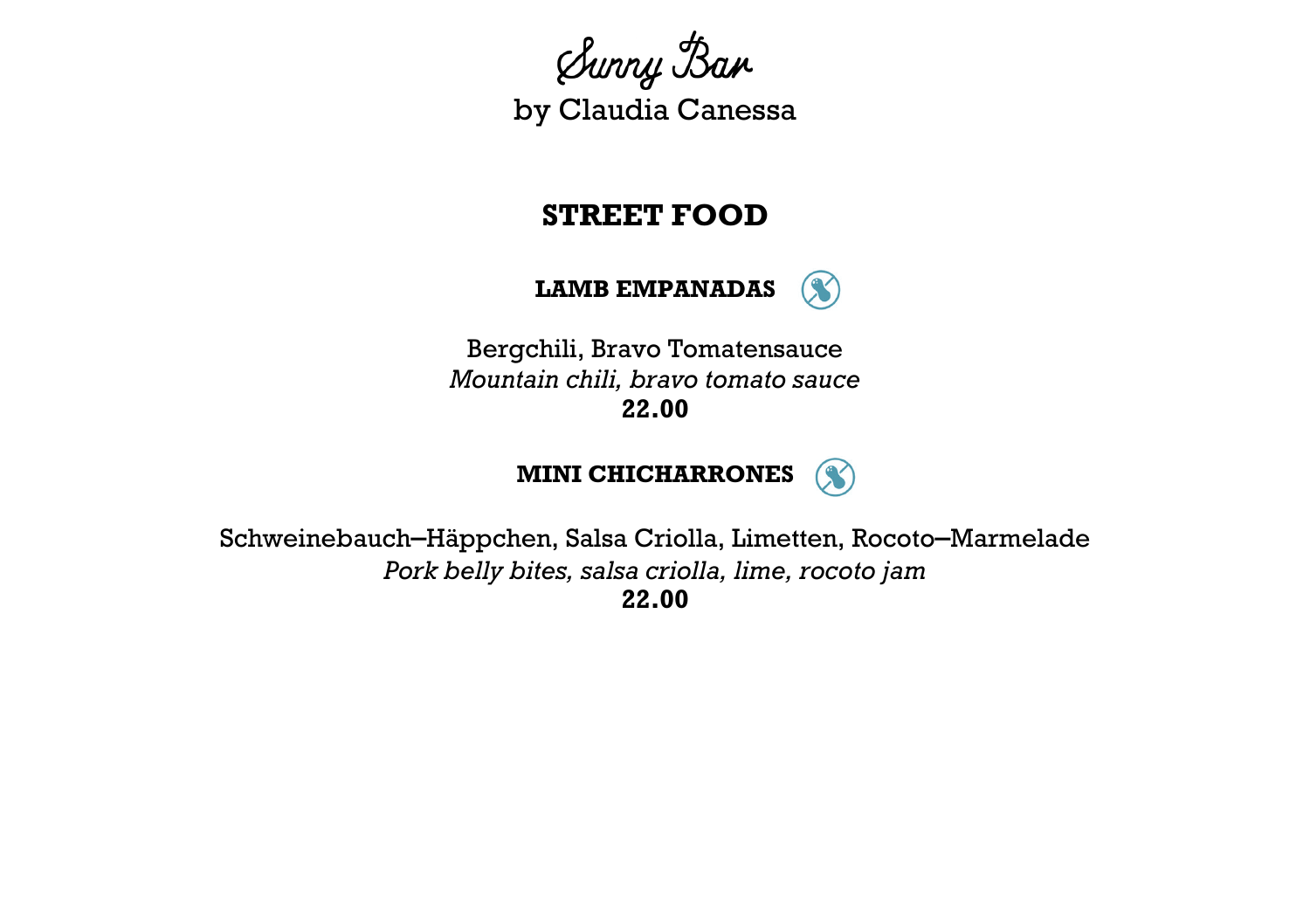Sunny Ban by Claudia Canessa

## **CEVICHE BAR**



Gelbes Causa, Thunfischtatar, Botija Tigers Milk, Chalacasauce *Yellow causa, tuna tartare, Botija Tigers Milk, chalaca sauce* **25.00**



Lachs, Nikkei, Yuzu Tigers Milk, Orangenschnitz, Frühlingszwiebeln *Salmon, Nikkei, Yuzu Tigers Milk, orange wedges, spring onions* **30.00**



Seebarsch-Ceviche mariniert in unserer klassischen Ají Amarillo Tigers Milk, rote Zwiebeln, Limo Chilipfeffer, Koriander, weisser Mais, Süsskartoffeln, Canchamais *Seabass ceviche marinated in our classic ají amarillo Tigers Milk, red onion, limo chili pepper, coriander, white corn, sweet potatoes, cancha corn*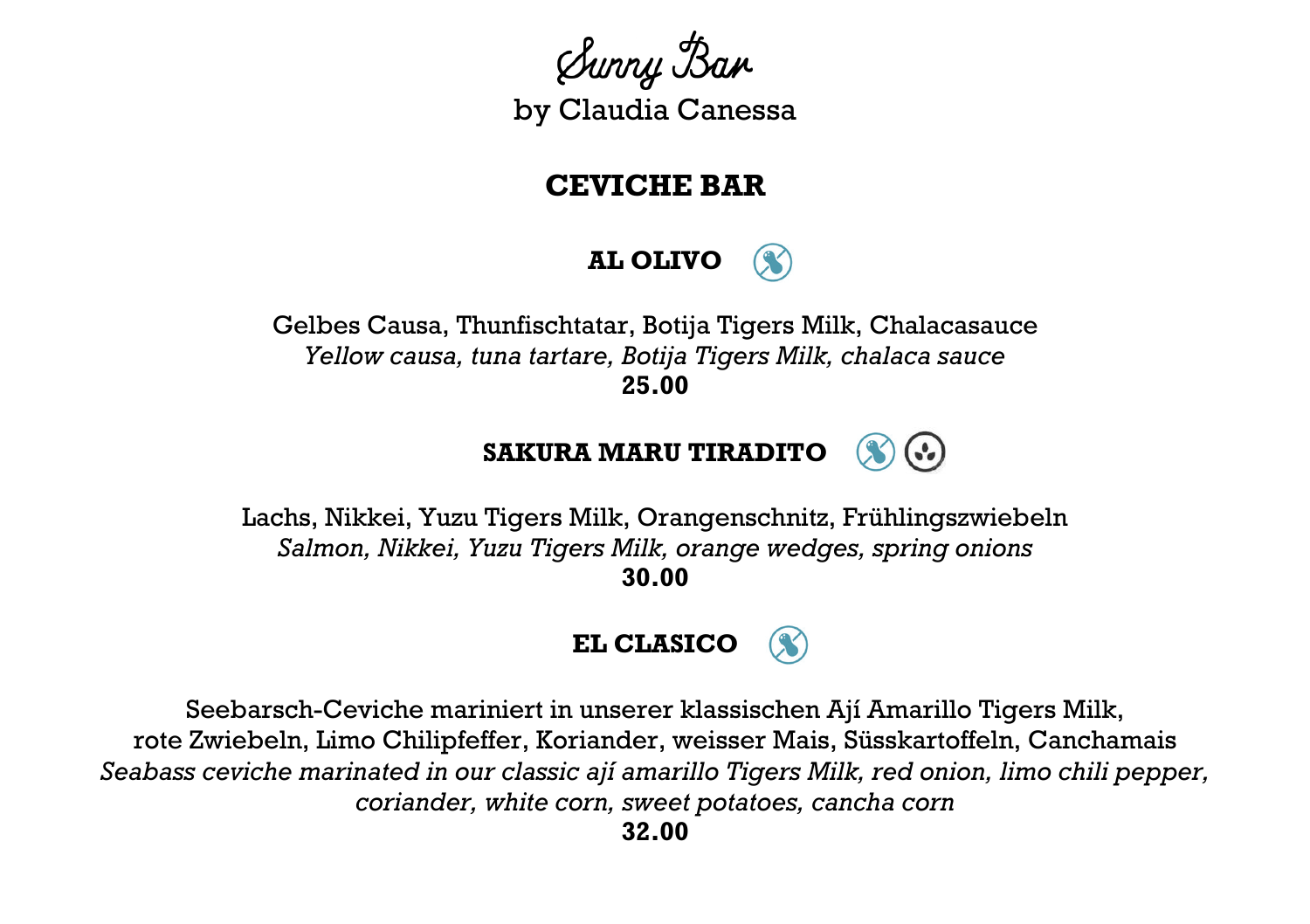

#### **SALADS**

# **CORAZÓN VERDE**

Baby Lattich, Oliven, Granatapfel, Uchucuta, Rocotocrème, konfierte Süsse Tomaten, karamellisierte getrocknete Nüsse, Ocopasauce *Baby gem lettuce, olives, pomegranate, uchucuta, rocoto cream, confit sweet tomatoes, caramelized dried nuts, ocopa sauce*

**22.00**



Avocado, osmotisierte Wassermelone, Baby Rote Beete, Tamarillodressing *Avocado, osmotized watermelon, baby beetroot, tamarillo dressing* **22.00**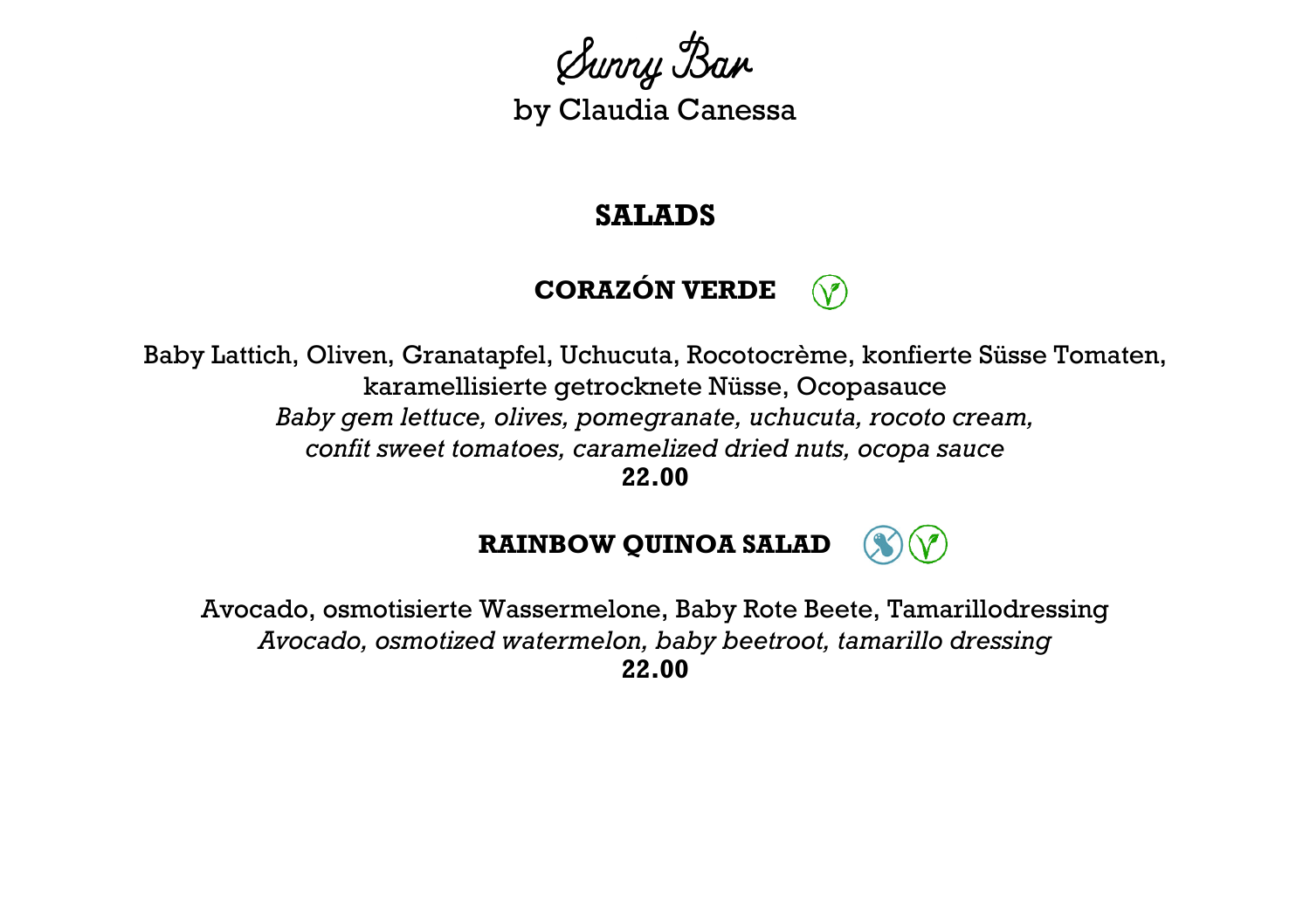

#### **SUSHI BAR**



Avocado, Gari & Wakame, angebrannt mit Trüffel, Togarashi and Negisauce *Avocado, gari & wakame, torched with truffle, tograrshi and negi sauce* **22.00**



Thunfisch, Sushi–Quinoareis, Kiurigurke, Mango, Wakame, Gari Ingwer, Ponzu, Nikkeisauce *Tuna, Sushi*–*quinoa*–*rice, kiuri cucumber, mango, wakame, gari ginger, ponzu, Nikkei sauce* **28.00**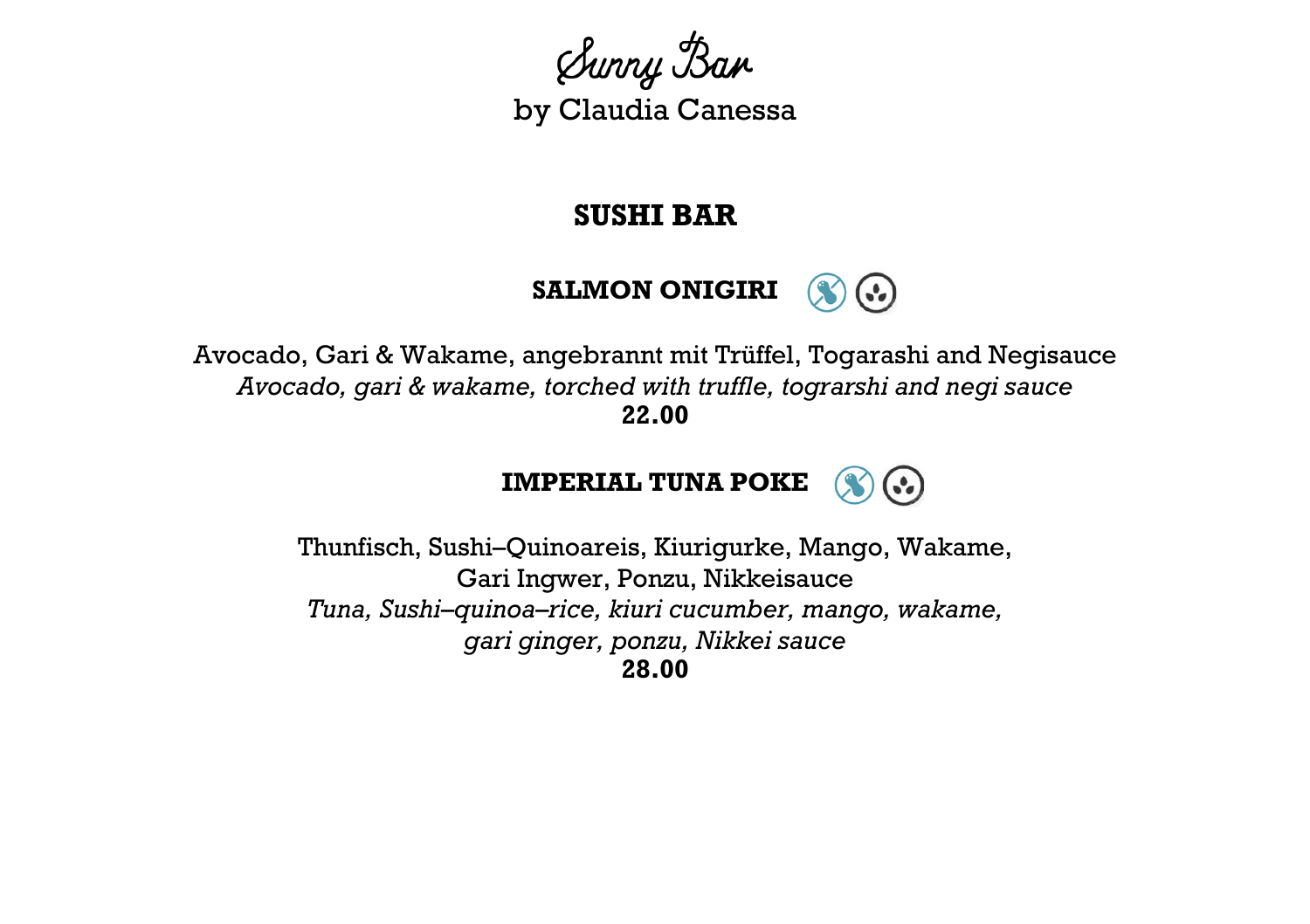Sunny Ban by Claudia Canessa

## **MAIN COURSES**

**EL TAMALITO VERDE**

Weisser Quinoa, Koriander, Ají Amarillo–Chili gefüllt mit veganem Fetakäse, Shiitakeconfit, belegt mit Chalaca–Salat, Nikkeisauce *White quinoa, coriander, ají amarillo chili stuffed with vegan feta cheese, shiitake confit, topped with chalaca salad, Nikkei sauce* **28.00**

> + Rote Garnelen in Annatto mariniert, Ocopasauce *+ Red prawns marinated in annatto, ocopa sauce* **25.00**



Gegrillter und marinierter Seebarsch Anticucho mit Annatto, Yuzu Tartar, konfierter Topinambur, violette Kartoffeln mit Andenkräutern *Grilled and marinated seabass anticucho with annatto*, Yuzu tartare, confit Jerusalem artichoke, purple potatoes with Andean herbs **35.00**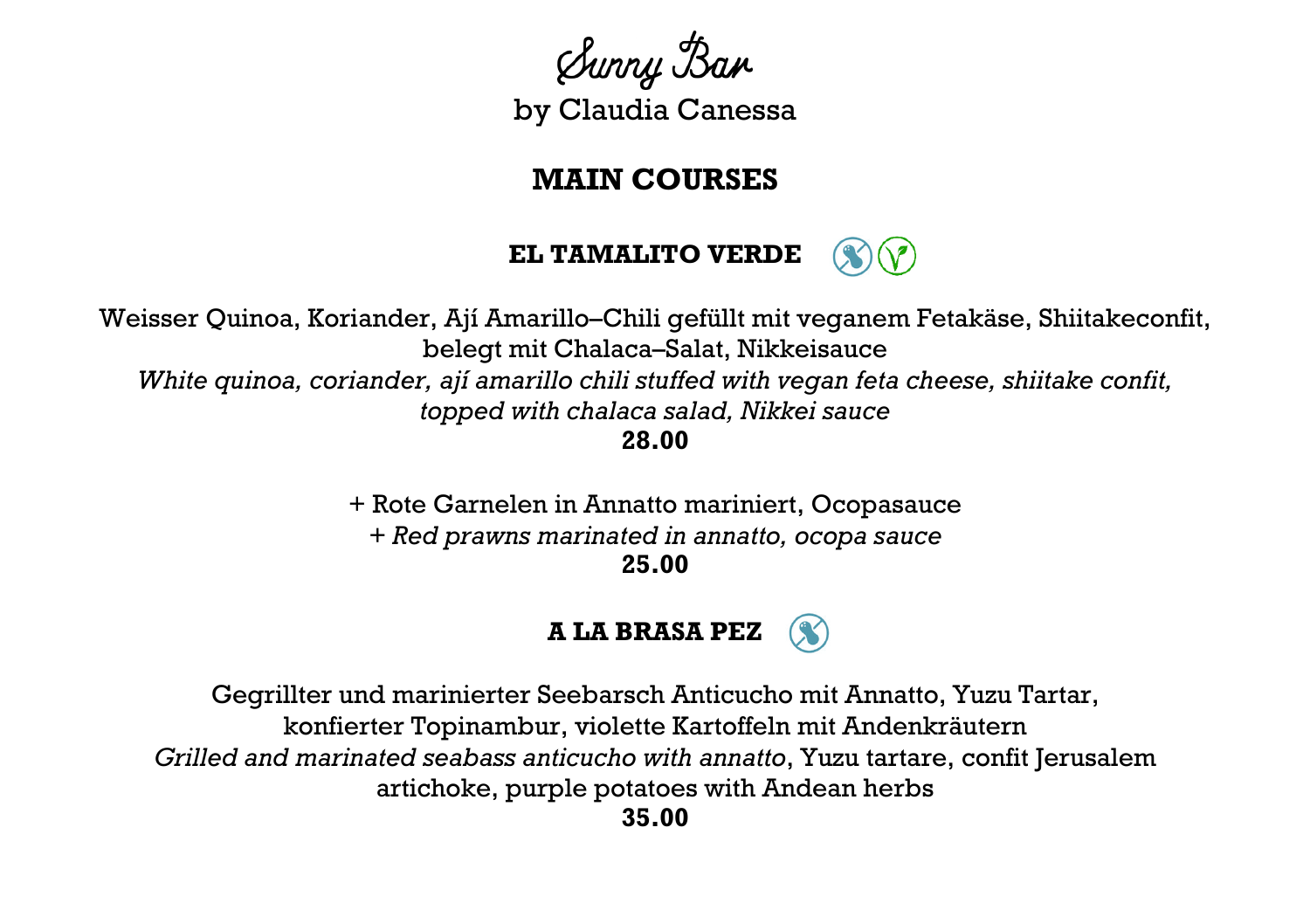Sunny Ban by Claudia Canessa

# **EL POLLO**

Poulet mariniert in Ají Mirasol Chili, hausgemachtes Maisbrot, Ají de Gallinasauce *Chicken marinated in ají mirasol chili, homemade corn bread, ají de gallina sauce* **32.00**

## **MI ANTICUCHO**

Rinderlende, Aji Panca–Mirasolchilimarinade, Ají Amarillo Chili–Trüffel–Kartoffelpüree, heisser Criollasalat, Seco–Sauce *Beef loin, aji panca–mirasol chili marinade, ají amarillo chili–truffle mashed potatoes, hot criolla salad, seco sauce* **52.00**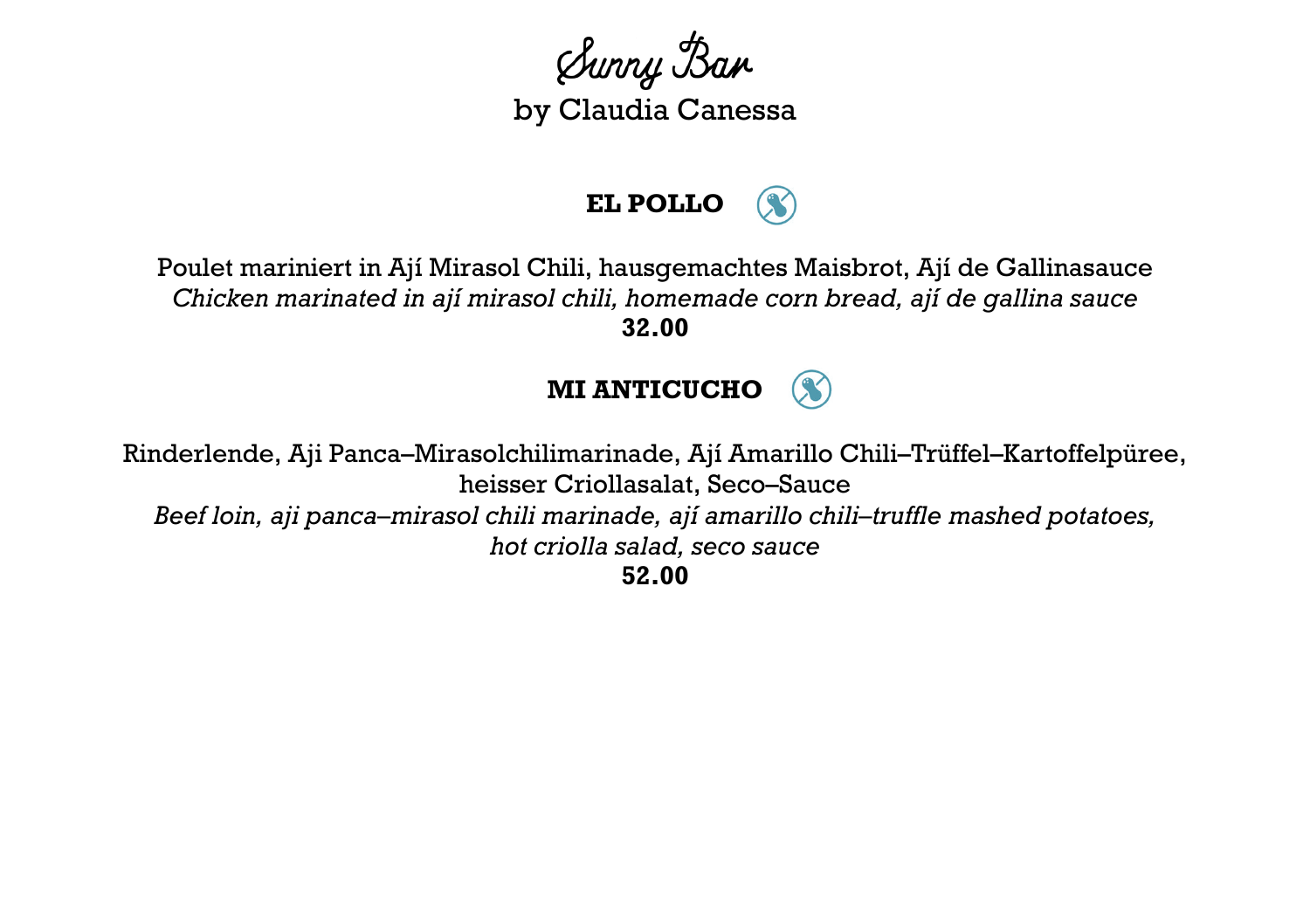Sunny Ban by Claudia Canessa

## **DESSERTS**



Yuzu-Crème, glasierte Pistazien, Baiser *Yuzu cream, glazed pistachios, meringue* **18.00**





**16.00**



Passionsfruchtsorbet, Physlaisgelee, süsse Muña, Pisco *Passion fruit sorbet, phyalis jelly, sweet muña, pisco* **16.00**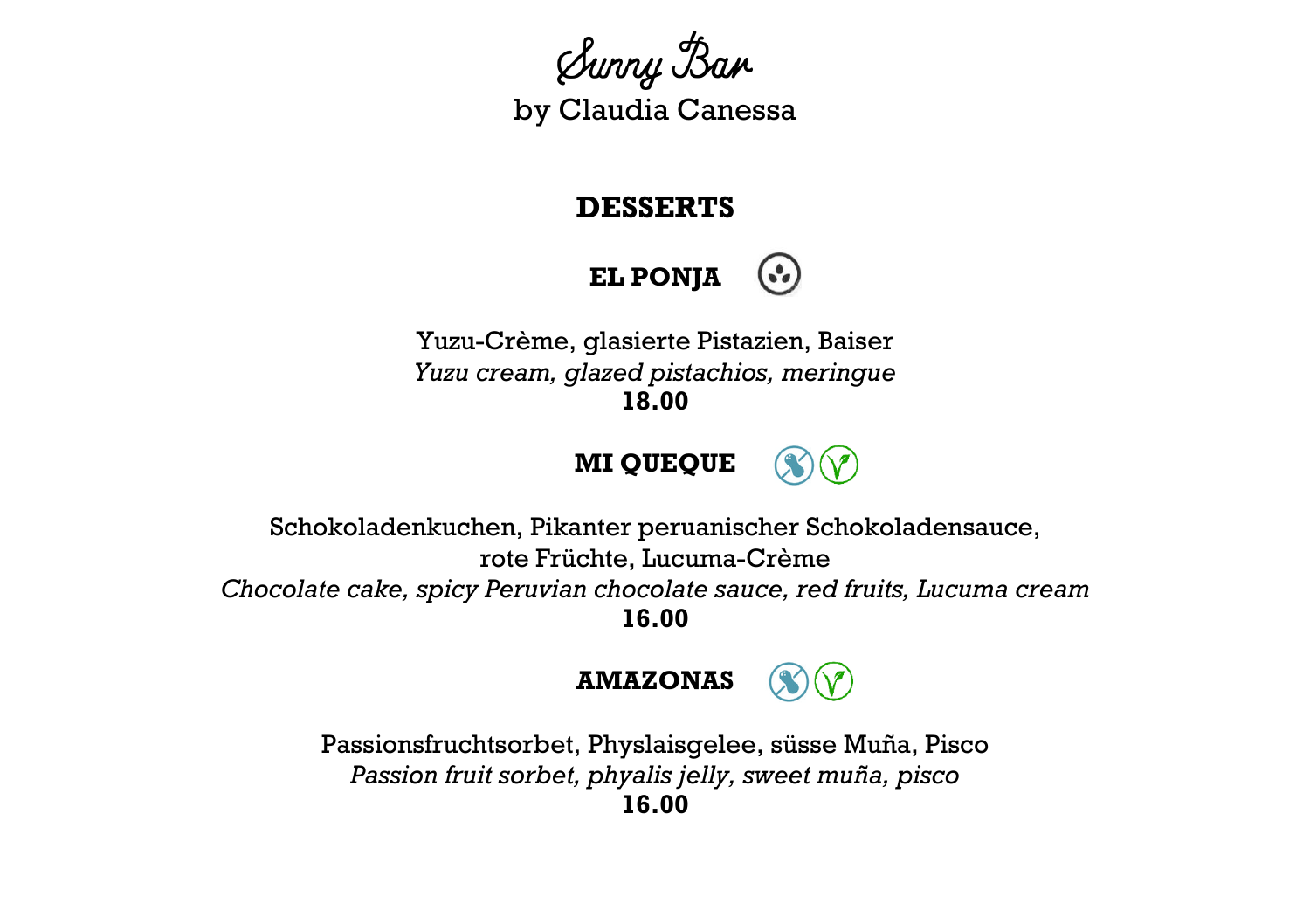

**Alle Gerichte sind glutenfrei** *All dishes are gluten free*

**Alle Gerichte sind laktosefrei** *All dishes are lactose free* 

**Enthält keine Nüsse |** doesn't contain nuts

**Vegetarisch** | vegetarian  $(\sqrt{7})$  **Vegan** | vegan

**Enthält Sesam |** contains sesame